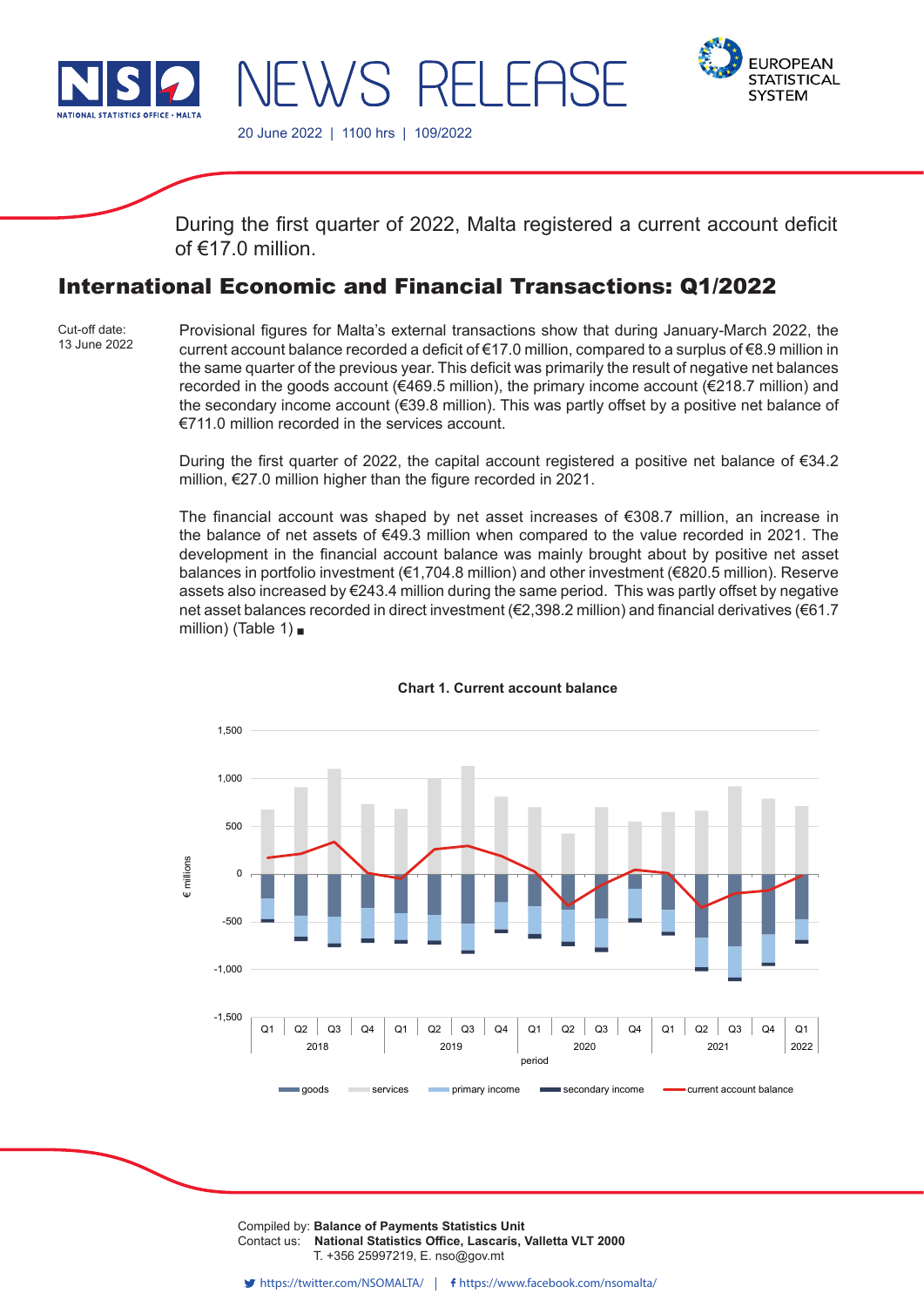|                              |               |                                 |              |               |                                 |              | € 000                |  |
|------------------------------|---------------|---------------------------------|--------------|---------------|---------------------------------|--------------|----------------------|--|
| <b>Balance of Payments</b>   |               | January-March 2021 <sup>P</sup> |              |               | January-March 2022 <sup>P</sup> |              |                      |  |
|                              | <b>Credit</b> | <b>Debit</b>                    | <b>Net</b>   | <b>Credit</b> | <b>Debit</b>                    | <b>Net</b>   | balance              |  |
| <b>Current account</b>       | 6.852.546     | 6.843.618                       | 8.928        | 7,306,057     | 7,323,045                       | $-16.988$    | $-25,916$            |  |
| Goods and services           | 4,485,321     | 4,210,937                       | 274,384      | 4,938,539     | 4,697,054                       | 241,485      | $-32,899$            |  |
| Goods                        | 685,835       | 1,061,693                       | $-375,858$   | 825,991       | 1,295,497                       | $-469,506$   | $-93,648$            |  |
| <b>Services</b>              | 3,799,486     | 3,149,245                       | 650,242      | 4,112,548     | 3,401,557                       | 710,991      | 60,749               |  |
| Transport                    | 166.714       | 115,245                         | 51,469       | 175,637       | 139,922                         | 35,714       | $-15,755$            |  |
| Travel                       | 23,312        | 13,061                          | 10,251       | 130.614       | 54,948                          | 75,666       | 65,415               |  |
| Other services               | 3,609,461     | 3,020,939                       | 588,522      | 3,806,297     | 3,206,686                       | 599,611      | 11,089               |  |
| Primary income               | 2,305,157     | 2,532,273                       | $-227,116$   | 2,313,870     | 2,532,525                       | $-218,655$   | 8,461                |  |
| Compensation of employees    | 5,154         | 17.844                          | $-12,690$    | 5,158         | 20,926                          | $-15,769$    | $-3,078$             |  |
| Secondary income             | 62,068        | 100,408                         | $-38,340$    | 53,649        | 93,467                          | $-39,818$    | $-1,478$             |  |
| <b>Capital account</b>       | 7,681         | 468                             | 7,214        | 34,676        | 468                             | 34,208       | 26,994               |  |
|                              | <b>Assets</b> | Liabilities                     | <b>Net</b>   | <b>Assets</b> | Liabilities                     | <b>Net</b>   | change in<br>balance |  |
| <b>Financial account</b>     | 1,151,519     | 892,044                         | 259,475      | 1,970,839     | 1,662,101                       | 308.738      | 49,262               |  |
| Direct investment            | $-1,462,015$  | 540,575                         | $-2,002,590$ | $-1,465,392$  | 932,794                         | $-2,398,186$ | $-395,596$           |  |
| Portfolio investment         | 1,689,093     | 71,099                          | 1,617,994    | 2,008,657     | 303,850                         | 1,704,807    | 86,813               |  |
| <b>Financial derivatives</b> | $\Omega$      | 112,653                         | $-112,653$   | $\Omega$      | 61,743                          | $-61,743$    | 50,910               |  |
| Other investment             | 878,388       | 167,717                         | 710,671      | 1,184,222     | 363.714                         | 820,508      | 109,837              |  |
| Reserve assets <sup>1</sup>  | 46,053        |                                 | 46,053       | 243,352       |                                 | 243,352      |                      |  |
|                              |               |                                 |              |               |                                 |              |                      |  |
| Net errors and omissions     |               |                                 | 243,334      |               |                                 | 291,518      |                      |  |

## **Table 1. Balance of Payments summary by quarter**

<sup>P</sup> Provisional

<sup>1</sup> Blank cells denote not applicable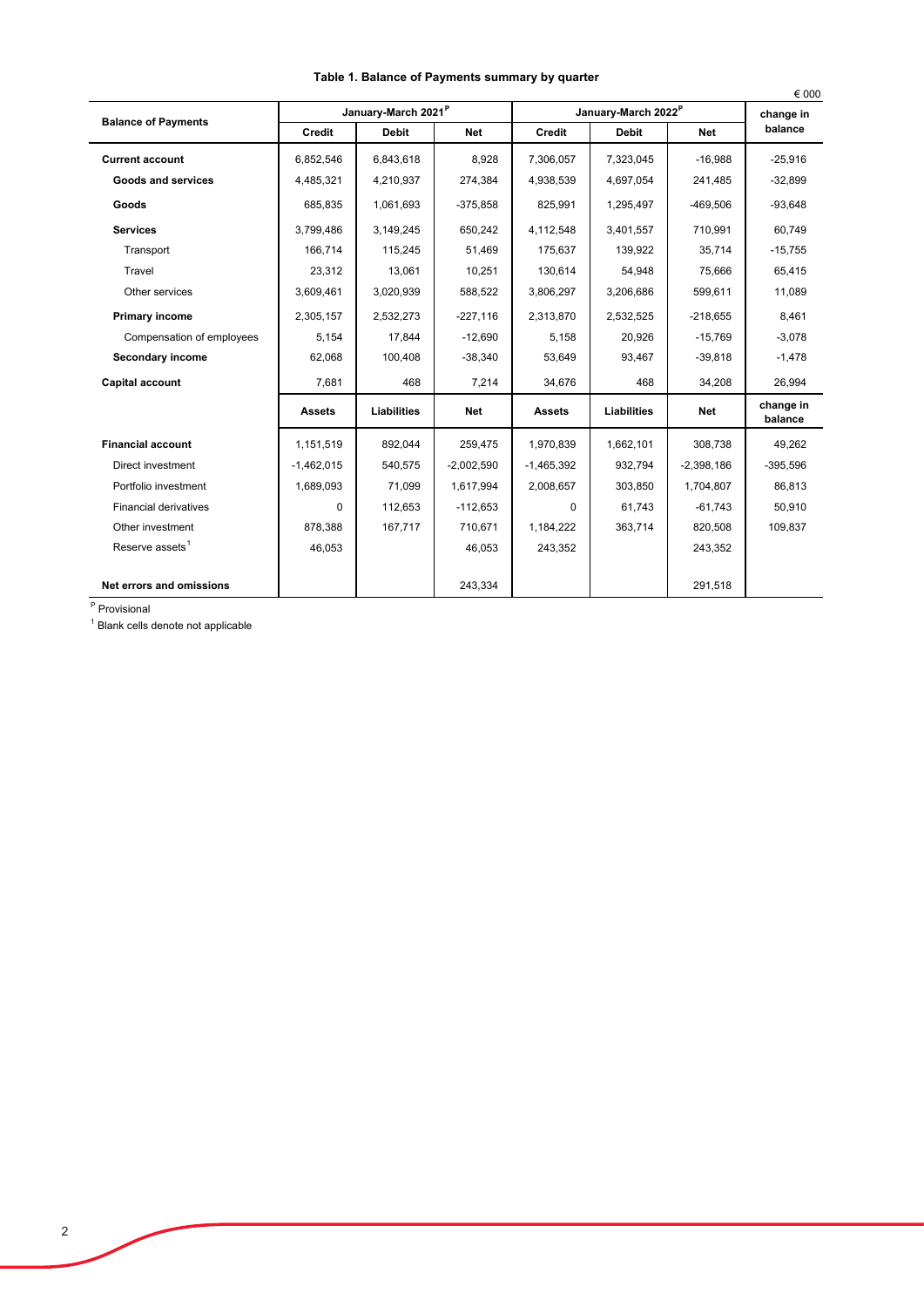|                              |               |                      |              |                   |              |              | € 000                |
|------------------------------|---------------|----------------------|--------------|-------------------|--------------|--------------|----------------------|
| <b>Balance of Payments</b>   |               | ${\bf 2020}^{\sf P}$ |              | 2021 <sup>P</sup> |              |              | change in            |
|                              | Credit        | <b>Debit</b>         | <b>Net</b>   | <b>Credit</b>     | <b>Debit</b> | <b>Net</b>   | balance              |
| <b>Current account</b>       | 26,613,014    | 26,986,723           | $-373,709$   | 28,260,226        | 28,976,028   | $-715,802$   | $-342,093$           |
| <b>Goods and services</b>    | 17,102,025    | 16,062,078           | 1,039,947    | 18,705,472        | 18,112,079   | 593,393      | $-446,554$           |
| Goods                        | 3.006.987     | 4.341.062            | $-1,334,075$ | 3,035,597         | 5,464,339    | $-2,428,741$ | $-1,094,667$         |
| <b>Services</b>              | 14,095,038    | 11,721,016           | 2,374,021    | 15,669,875        | 12,647,741   | 3,022,134    | 648,113              |
| Transport                    | 700,232       | 502,938              | 197,294      | 913.026           | 575,026      | 338,000      | 140,707              |
| Travel                       | 343,617       | 111,837              | 231,780      | 659,452           | 205,155      | 454,297      | 222,517              |
| Other services               | 13,051,189    | 11,106,241           | 1,944,948    | 14,097,397        | 11,867,559   | 2,229,837    | 284,889              |
| Primary income               | 9.282.644     | 10,510,279           | $-1,227,635$ | 9,331,336         | 10,487,160   | $-1,155,824$ | 71,811               |
| Compensation of employees    | 20.780        | 69,338               | $-48.558$    | 20.625            | 76.865       | $-56,240$    | $-7,682$             |
| Secondary income             | 228,345       | 414,366              | $-186,022$   | 223,418           | 376,790      | $-153,372$   | 32,650               |
| <b>Capital account</b>       | 83,575        | 1,912                | 81,663       | 152,755           | 1,869        | 150,886      | 69,224               |
|                              | <b>Assets</b> | Liabilities          | Net          | <b>Assets</b>     | Liabilities  | <b>Net</b>   | change in<br>balance |
| <b>Financial account</b>     | 3,364,640     | 3,674,229            | $-309,590$   | 6,191,962         | 5,419,256    | 772,706      | 1,082,296            |
| Direct investment            | $-5,878,396$  | 3,882,488            | $-9.760.884$ | $-5,908,568$      | 3,688,867    | $-9,597,435$ | 163,449              |
| Portfolio investment         | 6,713,725     | 302,198              | 6,411,527    | 7,399,361         | 373,017      | 7,026,344    | 614,818              |
| <b>Financial derivatives</b> | $\Omega$      | 131,269              | $-131,269$   | $\Omega$          | 291,200      | $-291,200$   | $-159,931$           |
| Other investment             | 2,566,832     | $-641,726$           | 3,208,557    | 4,744,864         | 1,066,172    | 3,678,692    | 470,134              |
| Reserve assets <sup>1</sup>  | $-37,521$     |                      | $-37,521$    | $-43,695$         |              | $-43,695$    |                      |
| Net errors and omissions     |               |                      | $-17,543$    |                   |              | 1,337,622    |                      |

## **Table 2. Balance of Payments summary by year**

<sup>P</sup> Provisional

<sup>1</sup> Blank cells denote not applicable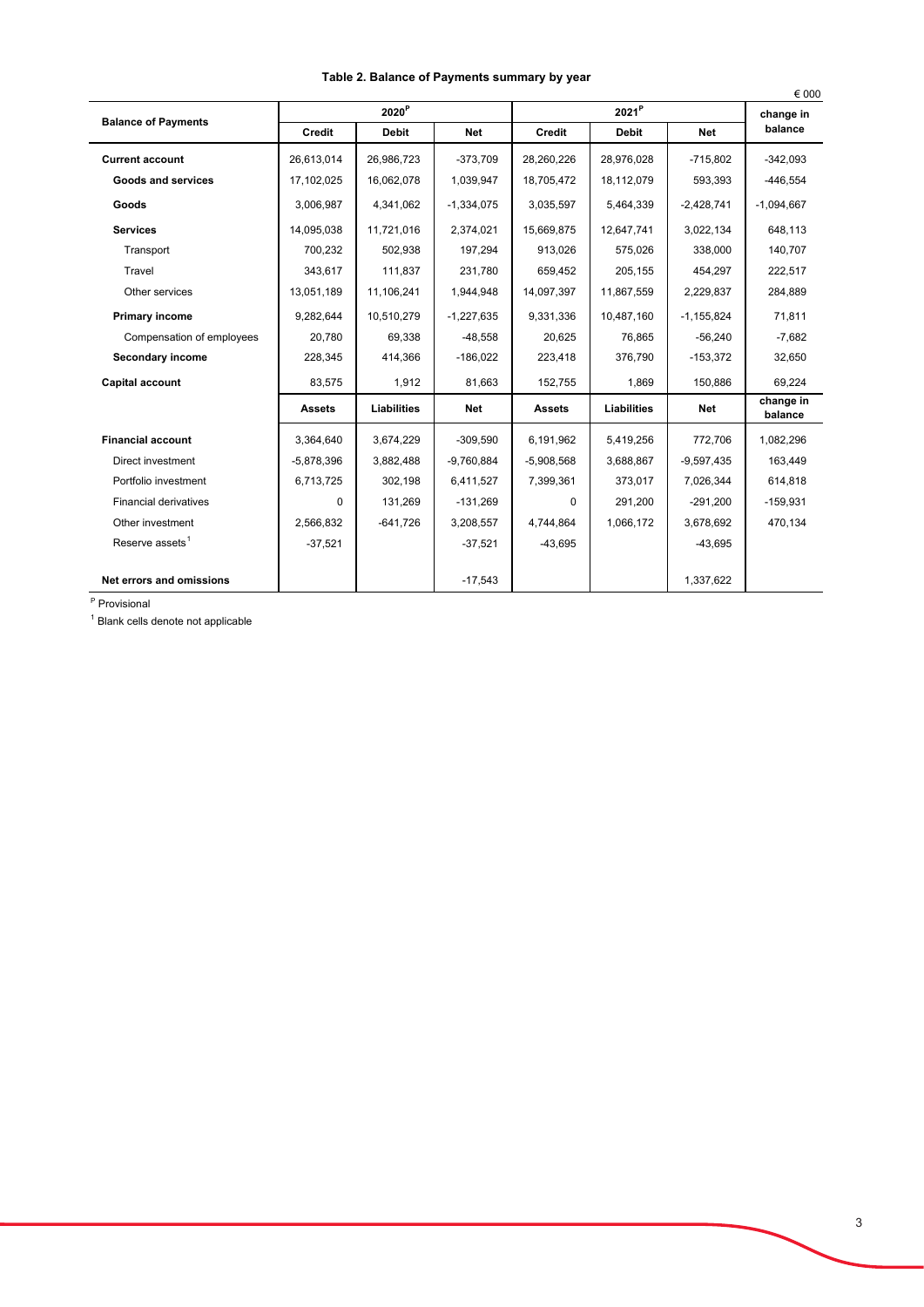| <b>Current account</b>                      |           | January-March 2021 <sup>P</sup> |            | January-March 2022 <sup>P</sup> |              |            |  |
|---------------------------------------------|-----------|---------------------------------|------------|---------------------------------|--------------|------------|--|
|                                             | Credit    | <b>Debit</b>                    | Net        | <b>Credit</b>                   | <b>Debit</b> | Net        |  |
| <b>Current account - World</b><br>of which: | 6,852,546 | 6,843,618                       | 8,928      | 7,306,057                       | 7,323,045    | -16,988    |  |
| EU                                          | 3,979,937 | 3,778,247                       | 201,690    | 4,158,689                       | 3,529,800    | 628,890    |  |
| <b>Extra EU</b>                             | 2,872,609 | 3,065,371                       | $-192,762$ | 3,147,368                       | 3,793,246    | $-645,878$ |  |
| <b>Euro Area</b>                            | 3,515,759 | 3,083,899                       | 431,860    | 3,644,850                       | 2,796,308    | 848,542    |  |
| <b>Extra Euro Area</b>                      | 3,336,787 | 3,759,719                       | $-422,932$ | 3,661,207                       | 4,526,737    | $-865,530$ |  |
| Goods - World<br>of which:                  | 685,835   | 1,061,693                       | $-375,858$ | 825,991                         | 1,295,497    | -469,506   |  |
| EU                                          | 305,604   | 587,845                         | $-282,241$ | 247,327                         | 708,279      | -460,953   |  |
| Extra EU                                    | 380,231   | 473,848                         | $-93,617$  | 578,664                         | 587,218      | $-8,554$   |  |
| Euro Area                                   | 269,154   | 539,446                         | $-270,292$ | 213,564                         | 664,737      | $-451,174$ |  |
| <b>Extra Euro Area</b>                      | 416,681   | 522,247                         | $-105,566$ | 612,427                         | 630,760      | $-18,332$  |  |
| Services - World<br>of which:               | 3,799,486 | 3,149,245                       | 650,242    | 4,112,548                       | 3,401,557    | 710,991    |  |
| EU                                          | 2,298,132 | 1,540,708                       | 757,423    | 2,520,847                       | 1,674,278    | 846,568    |  |
| <b>Extra EU</b>                             | 1,501,355 | 1,608,536                       | $-107,181$ | 1,591,701                       | 1,727,278    | $-135,577$ |  |
| Euro Area                                   | 2,073,197 | 1,202,871                       | 870,326    | 2,261,255                       | 1,288,710    | 972,545    |  |
| <b>Extra Euro Area</b>                      | 1,726,289 | 1,946,373                       | $-220,084$ | 1,851,293                       | 2,112,847    | $-261,554$ |  |
| Primary income - World<br>of which:         | 2,305,157 | 2,532,273                       | $-227,116$ | 2,313,870                       | 2,532,525    | $-218,655$ |  |
| EU                                          | 1,350,611 | 1,599,623                       | $-249,013$ | 1,364,952                       | 1,095,486    | 269,466    |  |
| <b>Extra EU</b>                             | 954,546   | 932,649                         | 21,897     | 948,917                         | 1,437,039    | $-488,121$ |  |
| <b>Euro Area</b>                            | 1,167,948 | 1,325,333                       | $-157,385$ | 1,164,602                       | 827,709      | 336,893    |  |
| <b>Extra Euro Area</b>                      | 1,137,209 | 1,206,940                       | $-69,731$  | 1,149,268                       | 1,704,816    | $-555,548$ |  |
| Secondary income - World<br>of which:       | 62,068    | 100,408                         | $-38,340$  | 53,649                          | 93,467       | $-39,818$  |  |
| EU                                          | 25,592    | 50,070                          | $-24,479$  | 25,564                          | 51,756       | $-26,192$  |  |
| Extra EU                                    | 36,476    | 50,338                          | $-13,861$  | 28,085                          | 41,711       | $-13,626$  |  |
| Euro Area                                   | 5,460     | 16,249                          | $-10,789$  | 5,429                           | 15,152       | $-9,722$   |  |
| <b>Extra Euro Area</b>                      | 56,608    | 84,159                          | $-27,551$  | 48,219                          | 78,315       | $-30,096$  |  |

<sup>P</sup> Provisional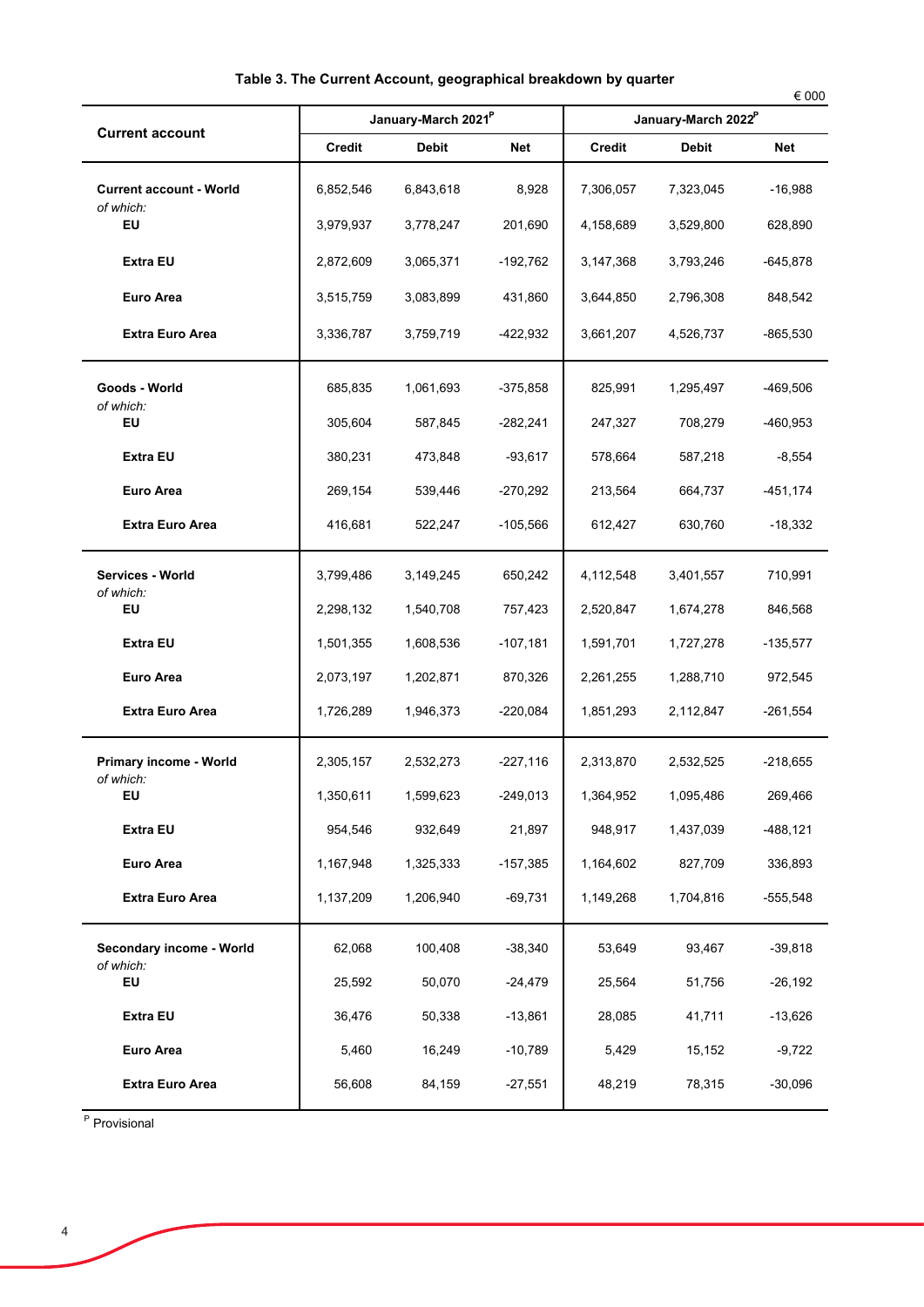|                                             |                   |            |              |            |              | € 000          |
|---------------------------------------------|-------------------|------------|--------------|------------|--------------|----------------|
|                                             | 2020 <sup>P</sup> |            |              |            |              |                |
| <b>Current account</b>                      | Credit            | Debit      | Net          | Credit     | <b>Debit</b> | Net            |
| <b>Current account - World</b><br>of which: | 26,613,014        | 26,986,723 | $-373,709$   | 28,260,226 | 28,976,028   | -715,802       |
| EU                                          | 15,116,781        | 14,671,186 | 445,595      | 16,071,267 | 15,852,503   | 218,764        |
| <b>Extra EU</b>                             | 11,496,233        | 12,315,537 | -819,304     | 12,188,959 | 13,123,525   | $-934,566$     |
| <b>Euro Area</b>                            | 13,216,370        | 11,996,818 | 1,219,551    | 13,999,587 | 13,026,033   | 973,554        |
| <b>Extra Euro Area</b>                      | 13,396,644        | 14,989,905 | $-1,593,261$ | 14,260,639 | 15,949,995   | $-1,689,356$   |
| Goods - World<br>of which:                  | 3,006,987         | 4,341,062  | $-1,334,075$ | 3,035,597  | 5,464,339    | $-2,428,741$   |
| EU                                          | 1,098,388         | 2,169,119  | $-1,070,731$ | 1,087,851  | 2,947,855    | $-1,860,004$   |
| <b>Extra EU</b>                             | 1,908,599         | 2,171,943  | $-263,344$   | 1,947,746  | 2,516,483    | -568,737       |
| Euro Area                                   | 923,057           | 2,010,700  | $-1,087,643$ | 853,990    | 2,771,990    | $-1,918,000$   |
| <b>Extra Euro Area</b>                      | 2,083,931         | 2,330,362  | $-246,432$   | 2,181,607  | 2,692,349    | $-510,742$     |
| Services - World<br>of which:               | 14,095,038        | 11,721,016 | 2,374,021    | 15,669,875 | 12,647,741   | 3,022,134      |
| EU                                          | 8,522,972         | 5,959,808  | 2,563,164    | 9,359,437  | 6,296,037    | 3,063,401      |
| <b>Extra EU</b>                             | 5,572,066         | 5,761,209  | $-189,143$   | 6,310,437  | 6,351,704    | $-41,267$      |
| Euro Area                                   | 7,645,821         | 4,626,823  | 3,018,998    | 8,395,286  | 4,903,582    | 3,491,704      |
| <b>Extra Euro Area</b>                      | 6,449,217         | 7,094,194  | $-644,977$   | 7,274,589  | 7,744,159    | $-469,570$     |
| Primary income - World<br>of which:         | 9,282,644         | 10,510,279 | $-1,227,635$ | 9,331,336  | 10,487,160   | $-1, 155, 824$ |
| EU                                          | 5,389,515         | 6,309,715  | $-920,200$   | 5,521,396  | 6,407,806    | $-886,410$     |
| <b>Extra EU</b>                             | 3,893,129         | 4,200,564  | $-307,435$   | 3,809,940  | 4,079,354    | $-269,414$     |
| <b>Euro Area</b>                            | 4,624,990         | 5,285,440  | $-660,450$   | 4,728,205  | 5,289,078    | $-560,873$     |
| <b>Extra Euro Area</b>                      | 4,657,654         | 5,224,839  | -567,185     | 4,603,131  | 5,198,082    | $-594,951$     |
| Secondary income - World<br>of which:       | 228,345           | 414,366    | $-186,022$   | 223,418    | 376,790      | $-153,372$     |
| EU                                          | 105,906           | 232,545    | $-126,639$   | 102,582    | 200,806      | $-98,223$      |
| <b>Extra EU</b>                             | 122,439           | 181,821    | $-59,383$    | 120,836    | 175,984      | $-55,148$      |
| <b>Euro Area</b>                            | 22,502            | 73,856     | $-51,354$    | 22,106     | 61,383       | $-39,277$      |
| <b>Extra Euro Area</b>                      | 205,843           | 340,510    | $-134,667$   | 201,312    | 315,406      | $-114,094$     |
|                                             |                   |            |              |            |              |                |

<sup>P</sup> Provisional